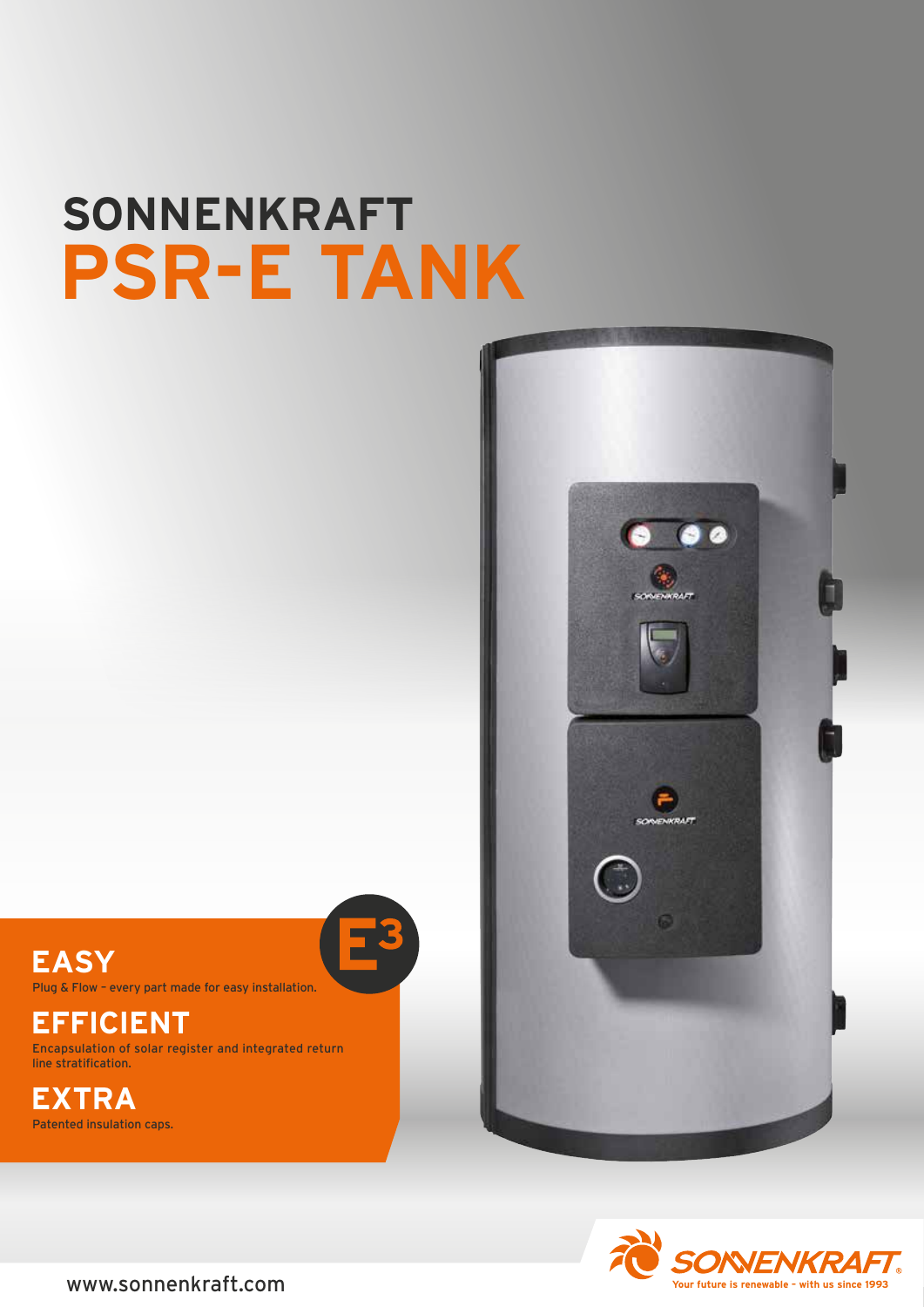

# **PSR-E**

The PSR-E tank can cover up to 30% of your heating and 80% of your hot water demand. It is a part of the COMFORT E solution together with an intelligent fresh water module and a high efficient solar pump station. All developed to fit perfectly together.

### **WHAT IT DOES**

The new PSR-E tank provides a rapid availability of solar energy by a well balanced innovative stratification design. The central buffer tank PSR-E stores the energy coming from the solar system or (when there is no sun) from the backup boiler.

### **HOW IT WORKS**

The PSR-E tank is charged via the high efficient pump unit PSKR18HE. The encapsulated solar register ensures a high effecient and very fast charging of the upper part of the tank where high temperature for the hot water production via the fresh water module FWM15i/30i is needed.



## **FITS WITH THE FOLLOWING MODULES:**



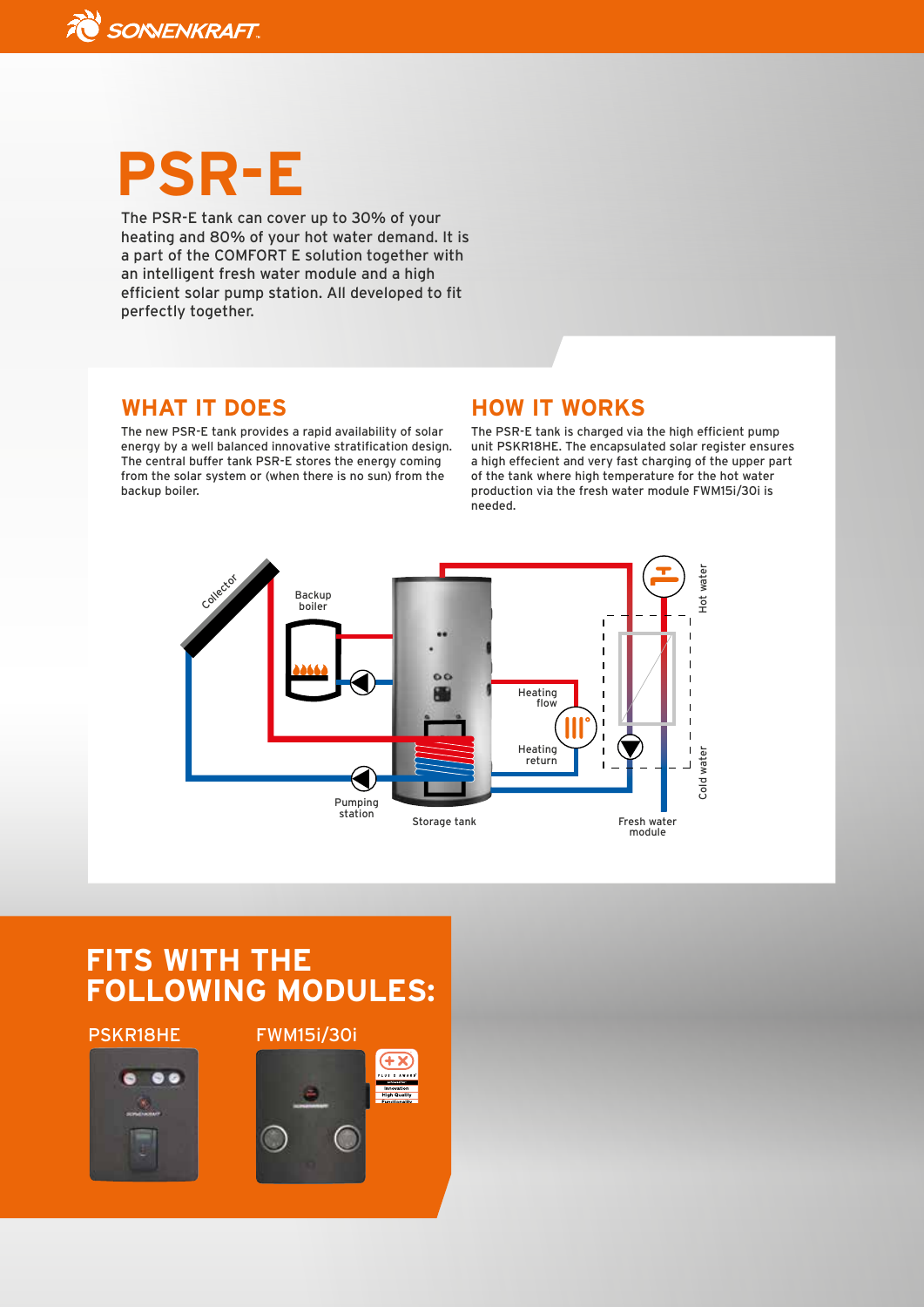# **YOUR BENEFITS AS AN INSTALLER**

#### **EASY**

Detachable fleece insulation with optimal fit reduces installation and maintenance time.

#### **EFFICIENT**

Encapsulation of solar register enables faster loading and bigger flow breaks improve solar stratification.

#### **EXTRA**

Return line stratification raises the solar yield of the system.

## **YOUR BENEFITS AS A CUSTOMER**

#### **EASY**

 $E$ 30

Height adjustable feet and bottom cover strip.

## **EFFICIENT**

20% heat loss reduction.

#### **EXTRA**

Sensors hidden behind insulation shell.

## **20% HEAT LOSS REDUCTION**

Use of fleece fits perfectly to the surface of the tank, which eliminates chimney effects and provides better insulation of connection hoses. In addition patented insulation caps are helping to reduce heat losses of not used connections.



## **IMPROVED STRATIFICATION**

There is an encapsulation of solar register, a faster loading of upper part of tank, which leads to a better use of solar heating support and to an optimal use of the solar yield.





The integrated return line stratification ensures an increased temperature difference between the top and buttom part of the tank.